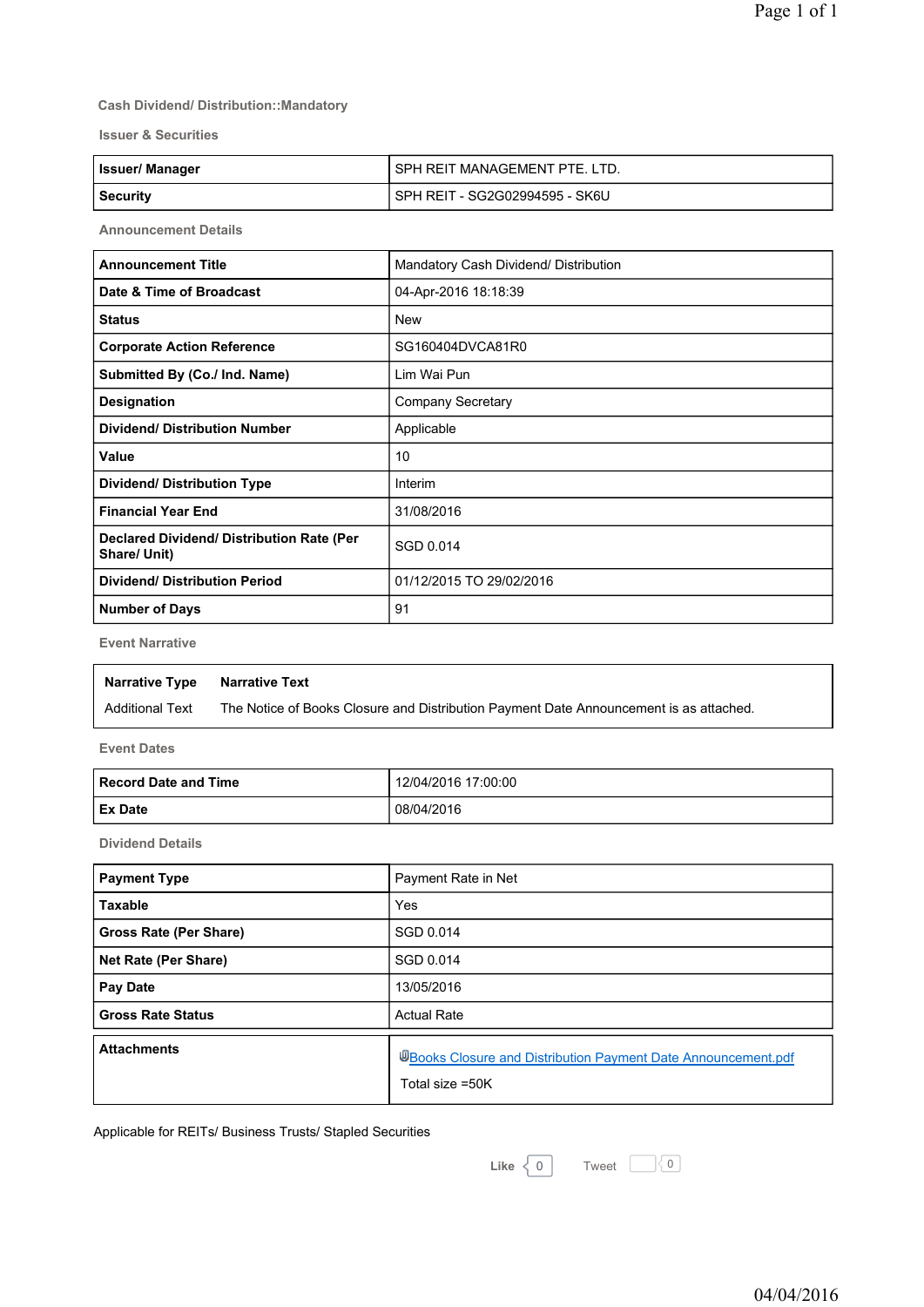

# **SPH REIT MANAGEMENT PTE. LTD.**

(Registration No: 201305497E) (Incorporated in the Republic of Singapore)

### **NOTICE OF BOOKS CLOSURE AND DISTRIBUTION PAYMENT DATE**

NOTICE IS HEREBY GIVEN THAT the Transfer Books and Register of Unitholders of SPH REIT will be closed on **12 April 2016 at 5.00 p.m.** (the "**Record Date**") for the purpose of determining the entitlements of holders of units in SPH REIT ("**Units**" and holder of Units, "**Unitholders**") to SPH REIT's distribution of **1.40 cents** per Unit for the period from 1 December 2015 to 29 February 2016 **(**"**Distribution**").

Unitholders whose securities accounts with The Central Depository (Pte) Limited are credited with Units as at the Record Date will be entitled to the Distribution to be paid on **13 May 2016**.

# **DECLARATION FOR SINGAPORE TAX PURPOSES**

The Distribution comprises wholly taxable income distribution.

Tax will be deducted at source from the taxable income component in certain circumstances. The following sections describe the circumstances in which tax will or will not be deducted from such distribution.

### *Individuals*

Unitholders who are individuals and who hold Units in their sole names or jointly with other individuals are not required to submit any forms and will receive a gross Distribution, i.e. no tax will be deducted at source. The Distribution received by individuals (whether Singapore tax resident or not) is exempt from tax if it is not derived through a partnership in Singapore or from the carrying on of a trade, business or profession in Singapore. Such individual Unitholders, i.e. to whom the exemption will not apply, must declare the Distribution received as income in their tax returns.

### *Qualifying Unitholders (other than individuals)*

A Qualifying Unitholder (excluding individuals) refers to:

- (a) A company incorporated and tax resident in Singapore;
- (b) A Singapore branch of a foreign company that has obtained specific approval from the Inland Revenue Authority of Singapore to receive the Distribution without deduction of tax; and
- (c) Non-corporate entities (excluding partnerships) constituted or registered in Singapore, including a charity registered under the Charities Act (Cap. 37) or established by any written law, a town council, a statutory board, a co-operative society registered under the Co-operative Societies Act (Cap. 62) or a trade union registered under the Trade Unions Act (Cap. 333).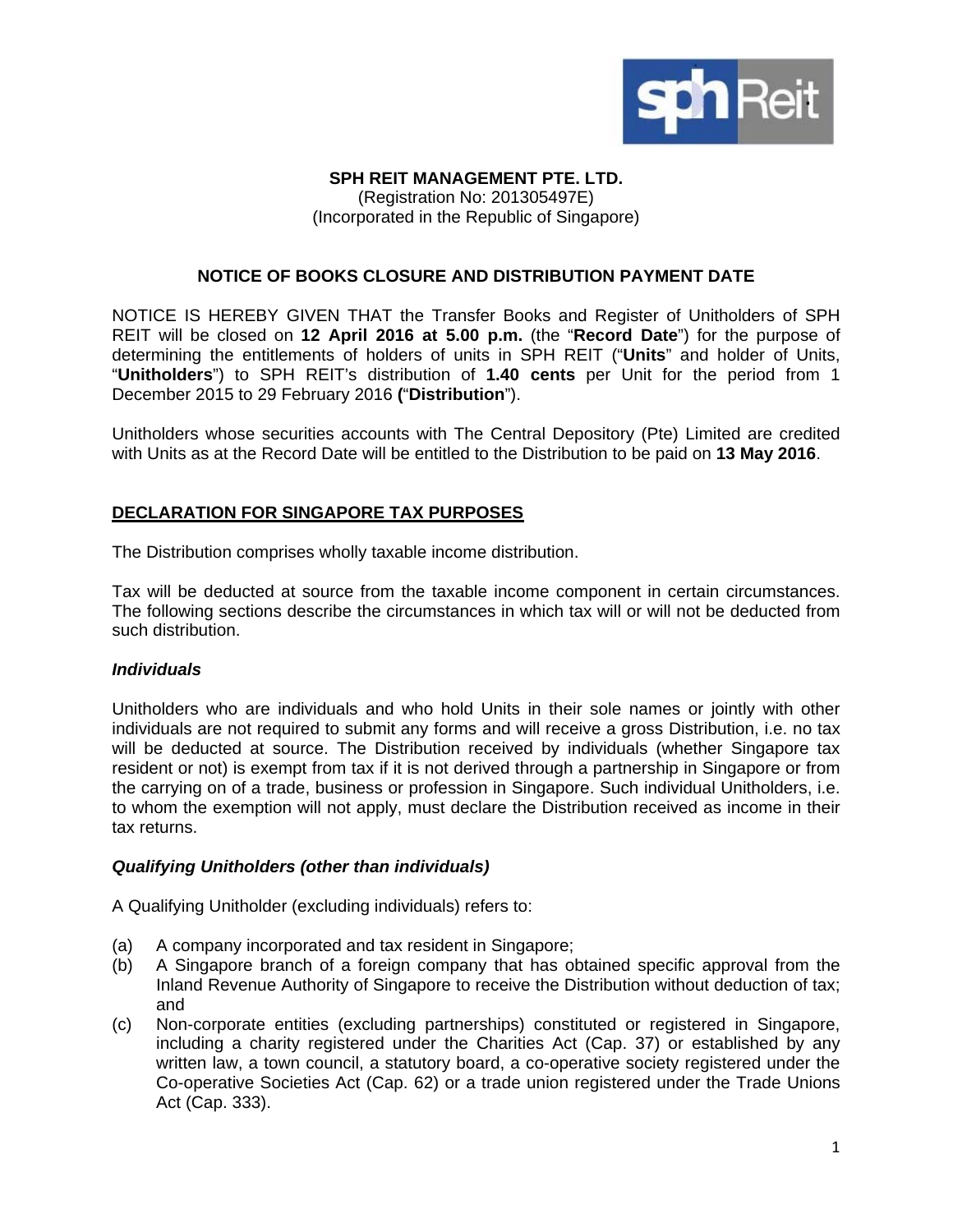Qualifying Unitholders will receive a gross Distribution, but will have to pay income tax subsequently at their own applicable tax rates unless they are exempt from tax because of their own circumstances. Qualifying Unitholders must complete a prescribed form to declare their Singapore tax residence status – the "Declaration for Singapore Tax Purposes Form" ("**Form A**"). They will receive Form A from the Unit Registrar of SPH REIT, Boardroom Corporate & Advisory Services Pte. Ltd., and will have to complete and return Form A to Boardroom Corporate & Advisory Services Pte. Ltd. If a Qualifying Unitholder fails to return Form A or fails to properly complete Form A, DBS Trustee Limited, as trustee of SPH REIT (the "**Trustee**"), and SPH REIT Management Pte. Ltd., as manager of SPH REIT (the "**Manager**"), will be obliged to deduct tax at the rate of 17% from the Distribution to such Qualifying Unitholder.

## *CPFIS / SRS Funds*

Unitholders who hold Units under the Central Provident Fund Investment Scheme ("**CPFIS**") or Supplementary Retirement Scheme ("**SRS**") will receive a gross Distribution paid to their respective SPFIS or SRS accounts, which is tax-exempt. There is no need for such Unitholders to complete any forms.

# *Foreign (non-individual) Unitholders*

Foreign non-individual Unitholders who meet certain conditions will receive their Distribution net of 10% tax. A foreign non-individual Unitholder is one who is not a resident of Singapore for income tax purposes and:-

- (a) who does not have a permanent establishment in Singapore; or
- (b) who carries on any operation in Singapore through a permanent establishment in Singapore, where the funds used to acquire the Units are not obtained from that operation.

Such Unitholders must complete Form A to declare their status in relation to these conditions. They will receive Form A from the Unit Registrar of SPH REIT, Boardroom Corporate & Advisory Services Pte. Ltd., and will have to complete and return Form A to Boardroom Corporate & Advisory Services Pte. Ltd. The Trustee and Manager will be obliged to deduct tax at the rate of 17% from the Distribution if Form A is not returned within the stipulated time limit or is not properly completed.

### *Nominee Unitholders*

Nominees who hold their Units for the benefit of individuals and Qualifying Unitholders will receive a gross Distribution. Nominees who hold their Units for the benefit of qualifying foreign (non-individual) investors will receive a Distribution net of 10% tax. This is provided the nominees furnish certain particulars of the beneficiaries to the Trustee and Manager. These particulars are to be provided together with a declaration by the nominees of the status of the beneficiaries.

Nominees will receive the "Declaration by Depository Agents for Singapore Tax Purposes Form" ("**Form B**") from the Unit Registrar of SPH REIT, Boardroom Corporate & Advisory Services Pte. Ltd., and will have to complete and return Form B to Boardroom Corporate & Advisory Services Pte. Ltd. The Trustee and Manager will be obliged to deduct tax at the rate of 17% from the Distribution if Form B is not returned within the stipulated time limit or is not properly completed.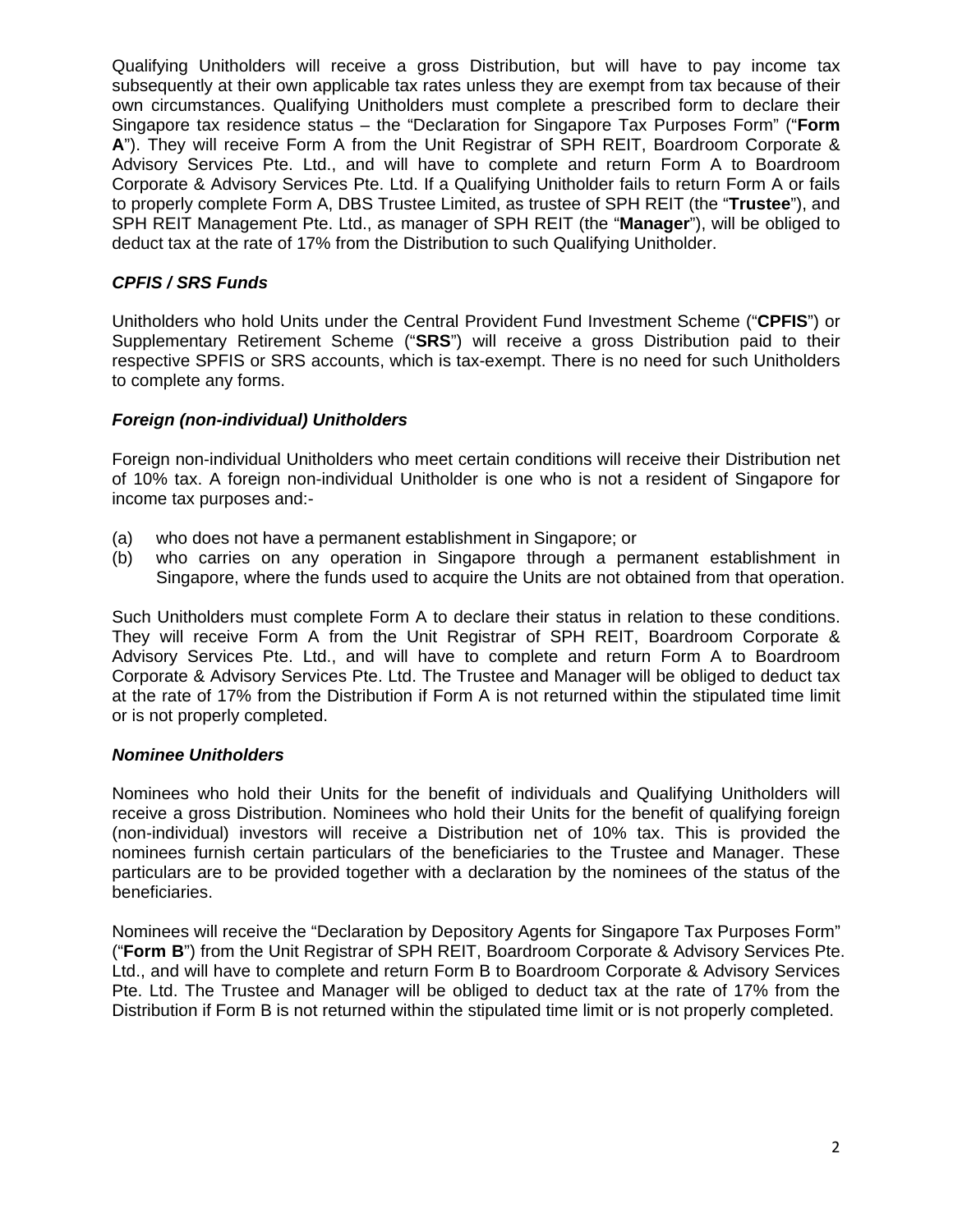#### *Joint Unitholders and All Other Unitholders*

Unitholders who hold their Units jointly (other than those held jointly by individuals) as well as Unitholders who do not fall within the categories described above will receive their Distribution net of 17% tax. These Unitholders do not need to return any forms.

#### *Last Date and Time for Return of Forms*

The Unit Registrar of SPH REIT, Boardroom Corporate & Advisory Services Pte, Ltd., will despatch Form A and Form B to Unitholders and nominees respectively, on or around **14 April 2016.**

Unitholders (Form A) and nominees (Form B and its annexes) will have to complete the forms legibly and send it to Boardroom Corporate & Advisory Services Pte, Ltd. such that the forms are received by **25 April 2016 at 5.00 p.m.** in order to receive a gross Distribution or a Distribution net of 10% tax, as the case may be.

#### **DECLARATION IN INCOME TAX RETURN**

The Distribution is considered as income for the year 2016:

| Distribution for the period from    | Income for the year | <b>Year of Assessment</b> |
|-------------------------------------|---------------------|---------------------------|
| 1 December 2015 to 29 February 2016 | 2016                | 2017                      |

Beneficial owners of the Distribution, other than those who are exempt from tax on the Distribution or who are entitled to the reduced tax rate of 10%, are required to declare the gross Distribution as taxable income for the periods stated above in their Singapore income tax return for the Year of Assessment 2017.

### **IMPORTANT DATES AND TIMES**

| Date / Deadline            | <b>Event</b>                                                                                                                               |
|----------------------------|--------------------------------------------------------------------------------------------------------------------------------------------|
| 12 April 2016 at 5.00 p.m. | Closure of the Transfer Books and Register of                                                                                              |
|                            | Unitholders of SPH REIT (Record Date)                                                                                                      |
| 25 April 2016 at 5.00 p.m. | Unitholders and depository agents must have<br>completed and returned Form A or Form B, as<br>applicable, to the Unit Registrar, Boardroom |
|                            | Corporate & Advisory Services Pte. Ltd.                                                                                                    |
| 13 May 2016                | <b>Payment of Distribution</b>                                                                                                             |

BY ORDER OF THE BOARD SPH REIT Management Pte. Ltd. (Company Registration No: 201305497E) As manager of SPH REIT

Lim Wai Pun / Khor Siew Kim Company Secretaries 4 April 2016